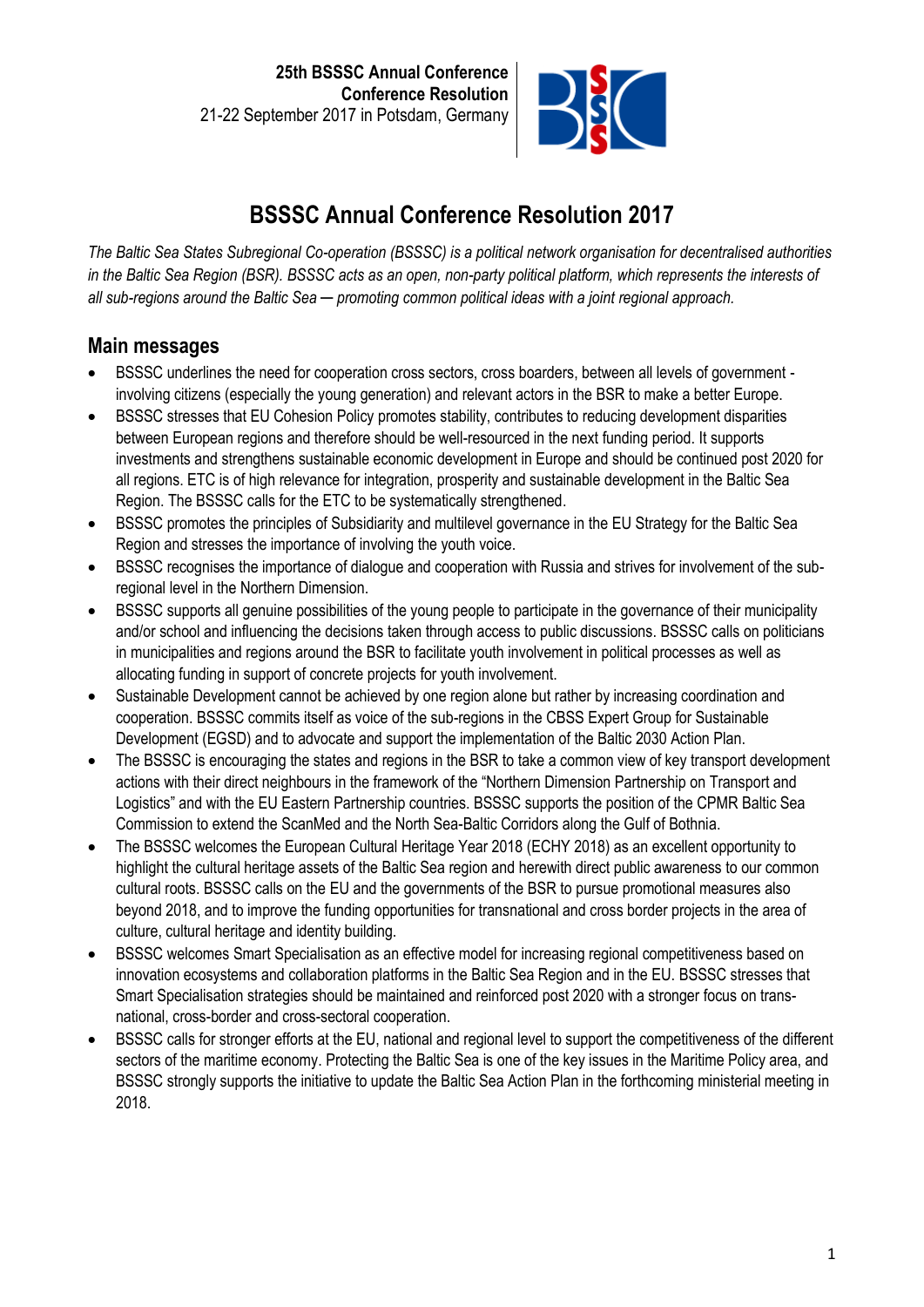

## **Cohesion = Togetherness - working together for a better Europe**

The BSSSC has gathered stakeholders from the sub-regional and local level in the Baltic Sea Region for the 25<sup>th</sup> time in Potsdam, Germany under the headline "Cohesion equal Togetherness". The political landscape in Europe and in the Baltic Sea Region is demanding - with challenges such as: citizens' lack of trust in the political systems with movements towards centralisation, infringements of civil liberties and threats to the independence of the judiciary, poor EU-Russia relations, refugee crisis, reintroduction of border controls, extremism and xenophobia. BSSSC stresses that these challenges can only be overcome by working together. Bottom-up cooperation - involving local and regional level - is more important than ever and the cooperation must be based on shared values of democracy, peace, respect for human and social rights and the rule of law

BSSSC believes that cohesion is more than programmes and projects - it needs to be read as a wider concept to secure stability, sustainability and prosperity in Europe. The EU has celebrated its 60 years' anniversary of the Treaty of Rome this spring. Peace and democracy are EU's greatest achievements, but they should not be taken for granted. All political actors have to take responsibility and involve and interact with the citizens. BSSSC especially acknowledge the importance of a continuous and permanent dialogue with the young generation in the BSR - as they are at the core of social and political change and the key to any region's future, welfare and prosperity.

All political levels need to cooperate across borders - within the EU and between the EU and its neighbours – and should examine how every single one can contribute to improving mutual knowledge and understanding and to enhance trust. The future of Europe rests on mutual trust. This should be reflected by all EU policies including funding programmes.

BSSSC appreciates the meeting of the Foreign Ministers and high-level representatives of the Council of the Baltic Sea States (CBSS) members in Reykjavik on 20 June 2017 and their commitment to maintain and strengthen the role of CBSS - as well as to continue the efforts of improving regional synergies and cohesion in the BSR in cooperation with all BSR organisations and formats.

BSSSC urges all Baltic Sea countries and regions to contribute to the discussion on the Future of Europe – and to advocate the notion of strengthening solidarity and togetherness in challenging times, with commitment to cooperate for a better future.

### **Cohesion Policy, post 2020**

BSSSC underlines the high European added value of EU Cohesion Policy. Cohesion Policy plays an important role for a harmonious regional development in Europe. It promotes stability, contributes to reducing development disparities between European regions and strengthens economic, social and territorial cohesion in Europe. It fosters the ownership of European policies on the ground by bringing them closer to the citizens in the regions. BSSSC is convinced that also in future, EU cohesion policy needs to further reinforce its strong strategic and result orientated approach.

BSSSC stresses the high relevance of European Territorial Cooperation (ETC) for integration, prosperity, sustainable development and understanding among people. BSSSC calls for the ETC to be systematically strengthened and well-resourced in the next funding period, and is committed to contribute to the drafting of programmes in the BSR.

BSSSC is convinced that cohesion policy after 2020 must take greater account of those regions that contribute above average to growth in the EU in order to maintain universal support for the policy. These regions should be strengthened in their role as drivers of regional development and in their ability to promote positive effects, also for the benefit of less developed areas within the EU and in the global context.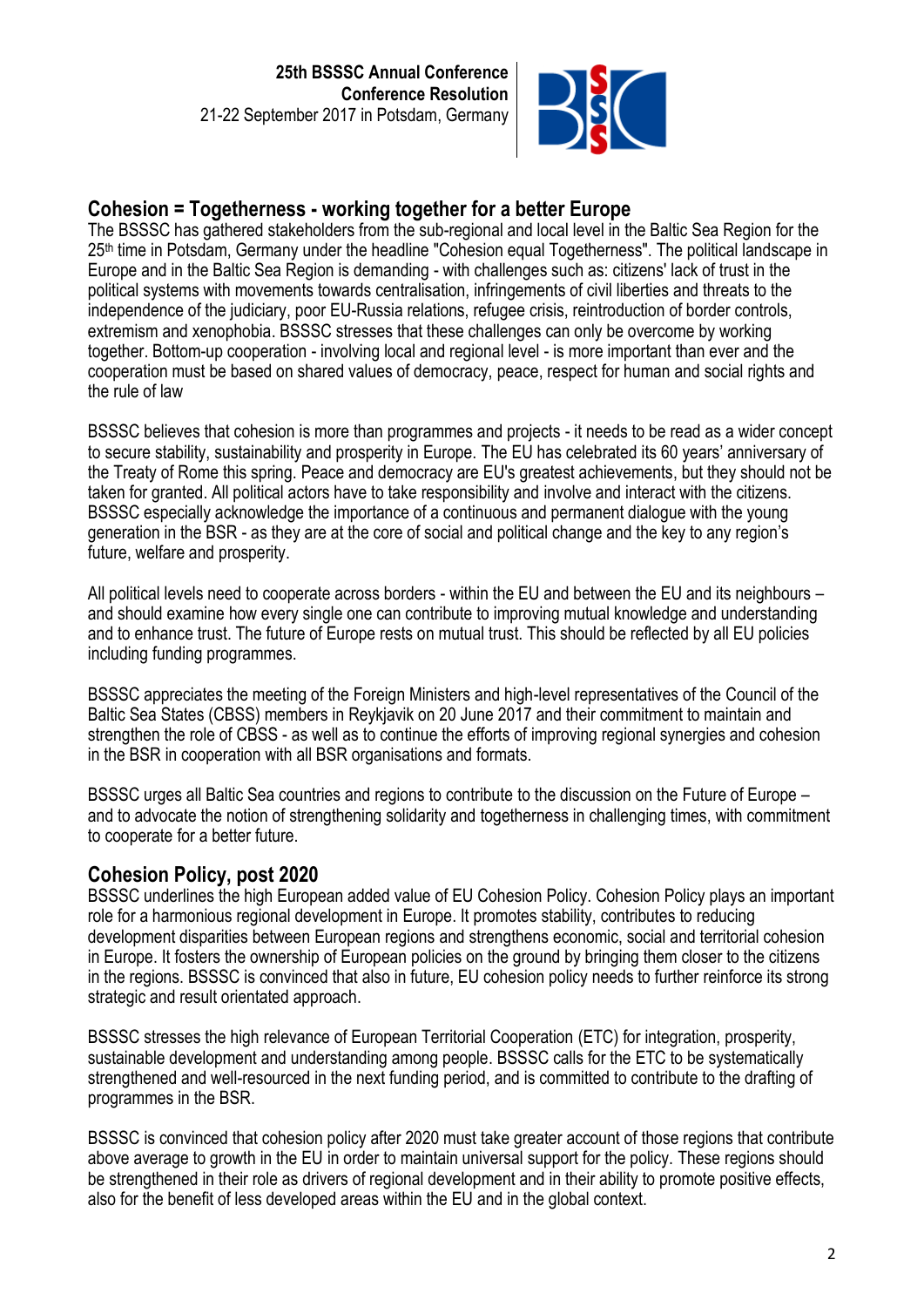

Taking into account the challenges the EU is facing regarding its future, BSSSC believes that there should be a secured budget for cohesion policy based on shared development objectives post-2020. All EU regions – both less developed and most developed - should be covered by cohesion policy. BSSSC calls for the programming in the new financing period to be designed as a clearly and conclusively structured, lean and partnership-based process between European Commission, Member States and regions.

BSSSC underlines that it is of utmost importance to proceed to a comprehensive and radical revision and reduction of the administrative requirements imposed on the ESIF management and control systems by the European level – including the state aid requirements - to increase the effectiveness of cohesion policy and its significant European added value.

Finally, BSSSC emphasises the high importance of ensuring as much planning security as possible to allow cohesion policy programmes to fulfil their long-term regional development goals. A reduction of the seven-year programme duration would seriously endanger the effective functioning of cohesion policy. BSSSC therefore strongly advocates maintaining the seven-year period.

## **The EU Strategy for the Baltic Sea Region (EUSBSR)**

BSSSC acknowledges the EUSBSR as an important basis/framework for its policy work and actions. BSSSC will continue to promote the principles of subsidiarity and multi-level governance in the implementation of the EUSBSR. BSSSC calls for better alignment of ESIF funding instruments with macro-regional strategies and better access to EU funding programmes for macro-regional projects.

BSSSC stresses that the young inhabitants of the Baltic Sea Region are important stakeholders in the implementation of the EUSBSR, and is advocating for better involvement of the youth voice in line with the principle "Nothing about us without us". BSSSC appreciates the good cooperation with the Union of the Baltic Cities and EuroRegion Baltic with regard to youth involvement in the BSR, and confirms its commitment to strengthen the voice of the young people in the framework of the EUSBSR.

BSSSC highlights the importance of participation of municipalities, non-governmental organisations and citizens in developing and implementing the EUSBSR. BSSSC welcomes the first Participation Day carried out during the Annual Forum 2017 in Berlin, and encourages the organisers to continue their efforts in the future.

### **Northern Dimension (ND) and cooperation with neighbouring countries**

BSSSC recognises the importance of dialogue and cooperation with Russia despite the problematic political situation on national and supranational levels. BSSSC strives for the involvement of the sub-regional level in the Northern Dimension and is committed to use its role as observer in the ND Steering Group - to facilitate information exchange between ND structures and sub-regional actors in the BSR.

BSSSC looks forward to the signing of the financial agreement between the EU and Russia that will open the Interreg Baltic Sea Region Programme for partners from Russia in project cooperation.

### **Youth involvement and empowerment**

BSSSC acknowledges that the youth of the BSR have legitimate opinions and want to share their approaches and models for stronger involvement in decision-making at all levels of governance. BSSSC supports all genuine possibilities of the young people to participate in the governance of their municipality and/or school and influencing the decisions taken through access to public discussions. Young people's commitment, creativity and critical thinking must be seen and utilised as a resource.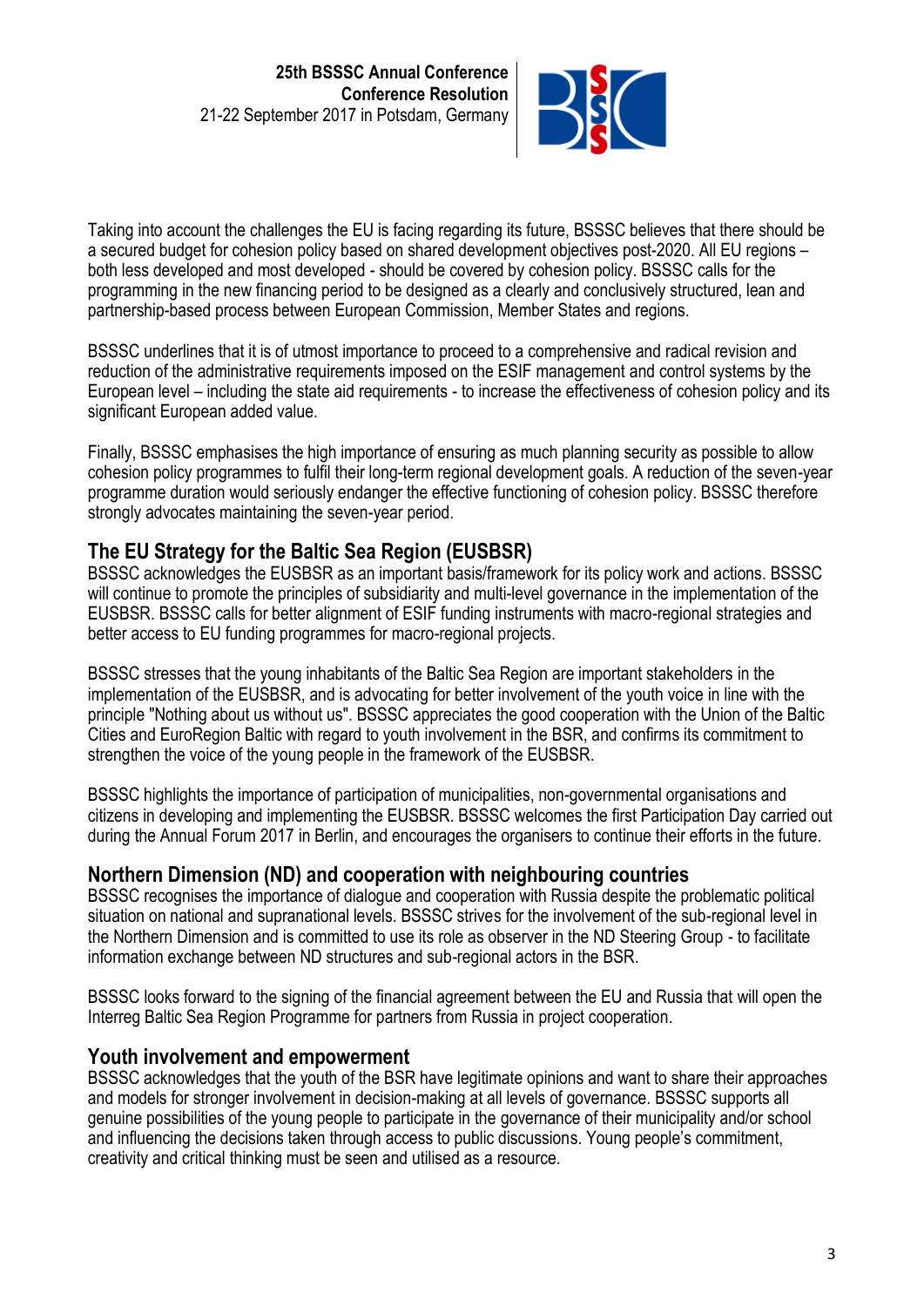

BSSSC welcomes the results of the joint seminar in the framework of the 8<sup>th</sup> Strategy Forum of the EUSBSR in Berlin in June "*Nothing about us without us - making it work"* and the results of the BSSSC Youth Event in Trebnitz, 18 - 20.09 2017 "*Together in the Baltic Sea Region"* and encourages the BSSSC Youth Team to continue their successful work and fruitful cooperation.

BSSSC calls on politicians in municipalities and regions around the BSR to facilitate youth involvement in political processes as well as allocating funding in support of concrete projects for youth involvement.

## **With regard to the role of cohesion and cooperation**

BSSSC strives for improved dialogue and cooperation with other organisations, networks and structures in the Baltic Sea area. Together we can achieve more and make our voice heard on the national, macro-regional and in particular on the EU-level. A better coordination of political priorities and of joint actions in fields of common interest will improve regional influence and at the same time make better use of limited resources.

BSSSC sees the need to strengthen youth cooperation and youth exchange projects organized with the aim of emphasizing the common regional identity of the BSR, as the sustainable future of the BSR depends on the ability of the young generation to work together across borders and to build on shared values and mutual understanding.

BSSSC is convinced that coordination and cooperation within the Baltic Sea Region and beyond will strengthen cohesion and thereby foster togetherness. Consequently BSSSC seeks to further enhance cooperation especially in the fields of sustainability, transport, culture, innovation and maritime policy:

➢ **Baltic 2030 Action Plan - realising the vision of the UN's Agenda for Sustainable Development**  Sustainable Development cannot be achieved by one region alone but rather by increasing coordination and cooperation. BSSSC appreciates the work done by the CBSS Expert Group on Sustainable Development (EGSD) and the Baltic 2030 Unit to develop the Baltic 2030 Action Plan as a regional response to the global challenges of the UN Agenda 2030.

BSSSC commits itself as voice of the sub-regions in the CBSS EGSD and to advocate and support the implementation of the Baltic 2030 Action Plan. BSSSC calls on the BSR countries as well as on all municipalities and regions to take actions and contribute with concrete measures to come from vision to action.

BSSSC recognises youth in the BSR as not mere beneficiaries of the Baltic 2030 Action Plan, but as the key drivers for the successful implementation of the 2030 Agenda. BSSSC acknowledge that youth can foster the innovative use of social media and communication tools to further the call for comprehensive Sustainable Development in the BSR and to follow up on the progress of the Baltic 2030 Action Plan.

### ➢ **Cross-border transport**

BSSSC acknowledges that infrastructure and transport is a key not only for togetherness, but also for economic development in the Baltic Sea area and beyond. The BSSSC is encouraging the states and regions in the BSR to take a common view of key transport development actions with their direct neighbours in the framework of the "Northern Dimension Partnership on Transport and Logistics" and with the EU Eastern Partnership countries. In this context, it is important that all relevant actors cooperate to maximise the opportunities presented by the Chinese "New Silk Road / One Belt One Road" project. The BSSSC is committed to use its network of regions to support this development.

In conjunction with the current adjustment of corridors under the Connecting Europe Facility (CEF), the BSSSC supports the position of the CPMR Baltic Sea Commission to extend the ScanMed and the North Sea-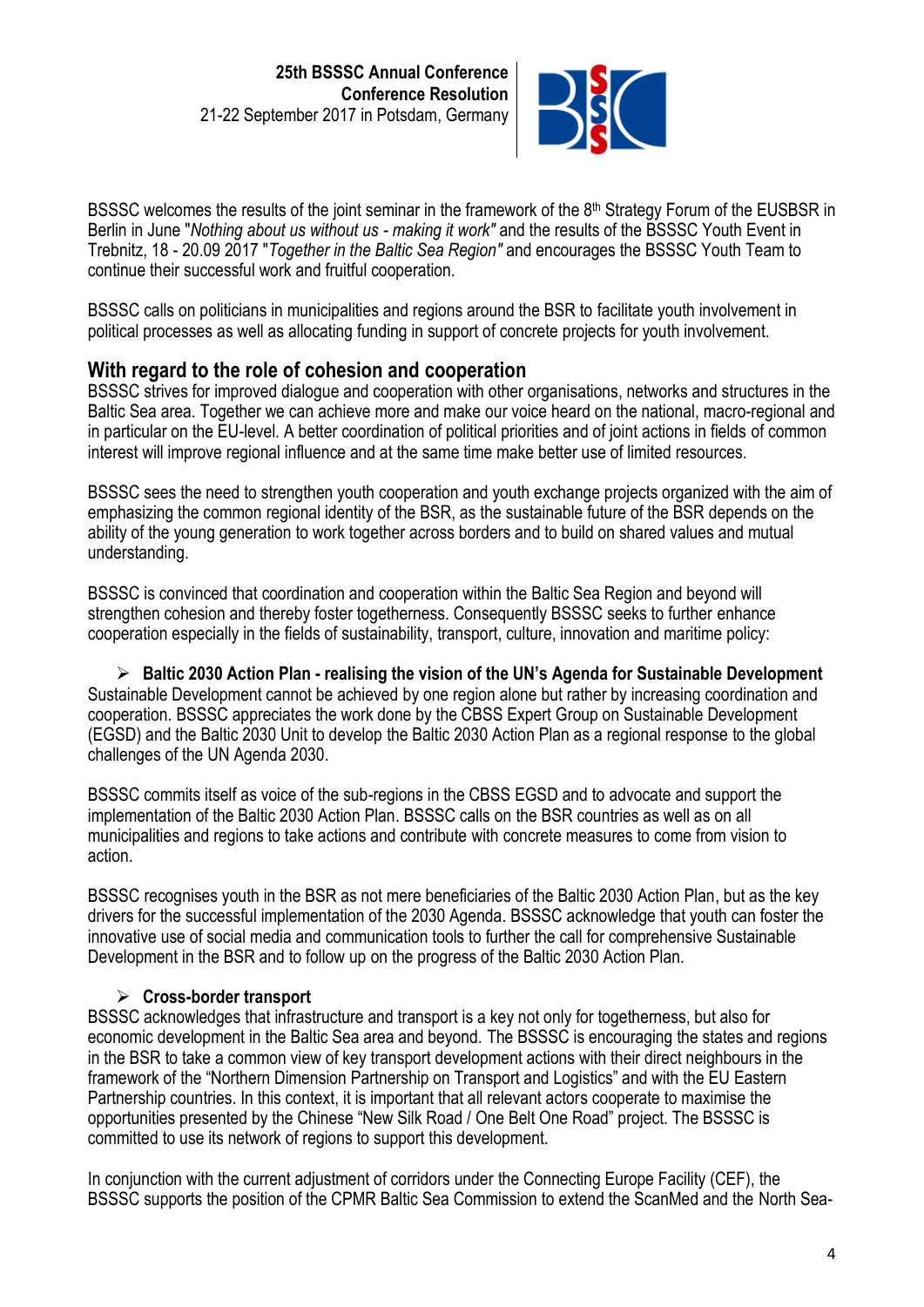

Baltic Corridors along the Gulf of Bothnia in Northern Sweden and Finland as well as to include a connection to the port of Narvik in Norway. The BSSSC believes that these extensions would serve to establish a strategic gateway for the EU to the Arctic region, which is important in light of the geo-political developments in this region.

#### ➢ **European Cultural Heritage Year 2018**

The BSSSC welcomes the European Cultural Heritage Year 2018 (ECHY 2018) as an excellent opportunity to highlight the cultural heritage assets of the Baltic Sea region and herewith direct public awareness to our common cultural roots.

The BSSSC is convinced that the EU, if it is to survive, has to be more than an economic and monetary union. Cultural heritage assets point to what unites us in the BSR and in Europe herewith strengthening the sense of togetherness and belonging to a community of shared values.

In order to fully realise the potential of cultural heritage for the further development of EU and its neighbouring countries, the BSSSC calls on the EU and the governments of the BSR to

- pursue the debate on the societal value of the European cultural heritage both material and immaterial - and suitable promotional measures also beyond 2018,
- improve the funding opportunities for transnational and cross border projects in the area of culture, cultural heritage and identity building, including funding of small scale projects and intercultural dialogue with non-member countries beyond the cross border level,
- support projects and initiatives aiming at better attracting the younger generation for their cultural heritage by developing new marketing concepts, e.g. by the targeted use of New Media,
- support identity building initiatives not only on the European but also on the macro-regional scale: The BSSSC promotes the initiative of the City of Kiel for the proclamation of BSR Cultural Cities,

#### ➢ **Smart Specialisation**

BSSSC welcomes Smart Specialisation as an effective model for increasing regional competitiveness based on innovation ecosystems and collaboration platforms in the Baltic Sea Region and in the EU. BSSSC stresses that Smart Specialisation strategies should be maintained and reinforced post 2020 with a stronger focus on transnational, cross-border and cross-sectoral cooperation. BSSSC underlines that Smart *S*pecialisation plays a key role for fundamental economic transformation and modernisation of our economies at the local, regional and interregional level.

#### ➢ **Maritime Policy**

Blue Growth offers a huge potential for the Baltic Sea Area. Maritime industries, shipping, coastal and cruise tourism, offshore wind power, aquaculture and blue biotechnologies are examples of the rapidly growing sectors of maritime economy. BSSSC calls for stronger efforts at the EU, national and regional level to support the competitiveness of these sectors.

Protecting the Baltic Sea is one of the key issues in the Maritime Policy area. BSSSC has an observer status in HELCOM and will strongly support the initiative to update the Baltic Sea Action Plan in the forthcoming ministerial meeting in 2018. The BSSSC will cooperate with other organisations, for example the CBSS Expert Group on Maritime Policy, VASAB and the CPMR Baltic Sea Commission. BSSSC calls for establishing cooperation in the Arctic on maritime issues connected with the Baltic Sea area.

# **BSSSC Annual Conference 2018**